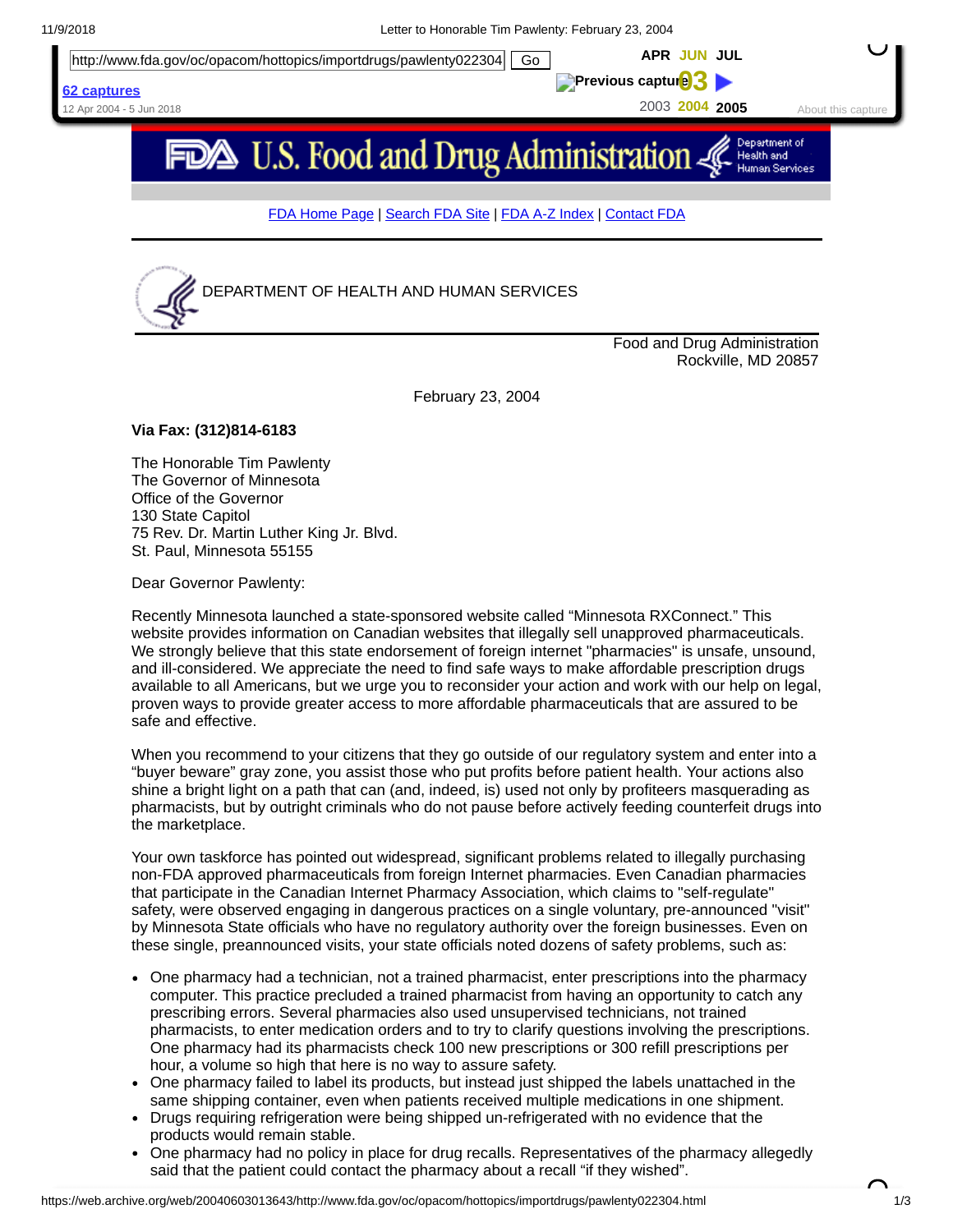comprehensive system for assuring the safety of the prescription drugs used by Americans. Regulatory oversight by both federal and state authorities has been proven time and again to be essential to assure the safety and effectiveness of drugs not only in the State of Minnesota, but nationwide. And this is particularly germane today, as you well know by the egregious violations of good pharmacy practices that were prevalent on your single preannounced visit. The fact that your own website admits that you cannot assure the safety of foreign imports is cause for concern. This is very different than the situation here, where the Minnesota Pharmacy Board, backed by FDA and U.S. law enforcement, has the regulatory authority needed to assure the safety of the domestic drug supply.

We are also concerned that you chose not to make public the serious concerns about the safety of international Internet pharmacy practices noted by every provincial pharmacy board in Canada. When we met with you we noted the potential tort liability that a state could be subject to if a citizen purchases an unapproved, illegal drug on your advice, and suffers an injury as a result. Your failure to warn your citizens that you have found substantial deficiencies in these foreign pharmacies may well increase your vulnerability in this area.

There are very good reasons why Health Canada (our counterpart across the border) continues to state that they cannot and will not guarantee the safety of drugs exported across the border through Internet pharmacies. Your continued support and active promotion of Minnesota ConnectRX is unwise and, most urgently, unsafe. At a minimum, your statement that you cannot assure the safety of drugs purchased from these sites seems like a questionable way to limit your own liability if and when Americans who visit these websites fail to get the quality care they deserve, or worse.

Your actions are especially concerning when there are many other safe, legal, and proven ways that the state could pursue with assistance from the Federal government to lower drug costs for